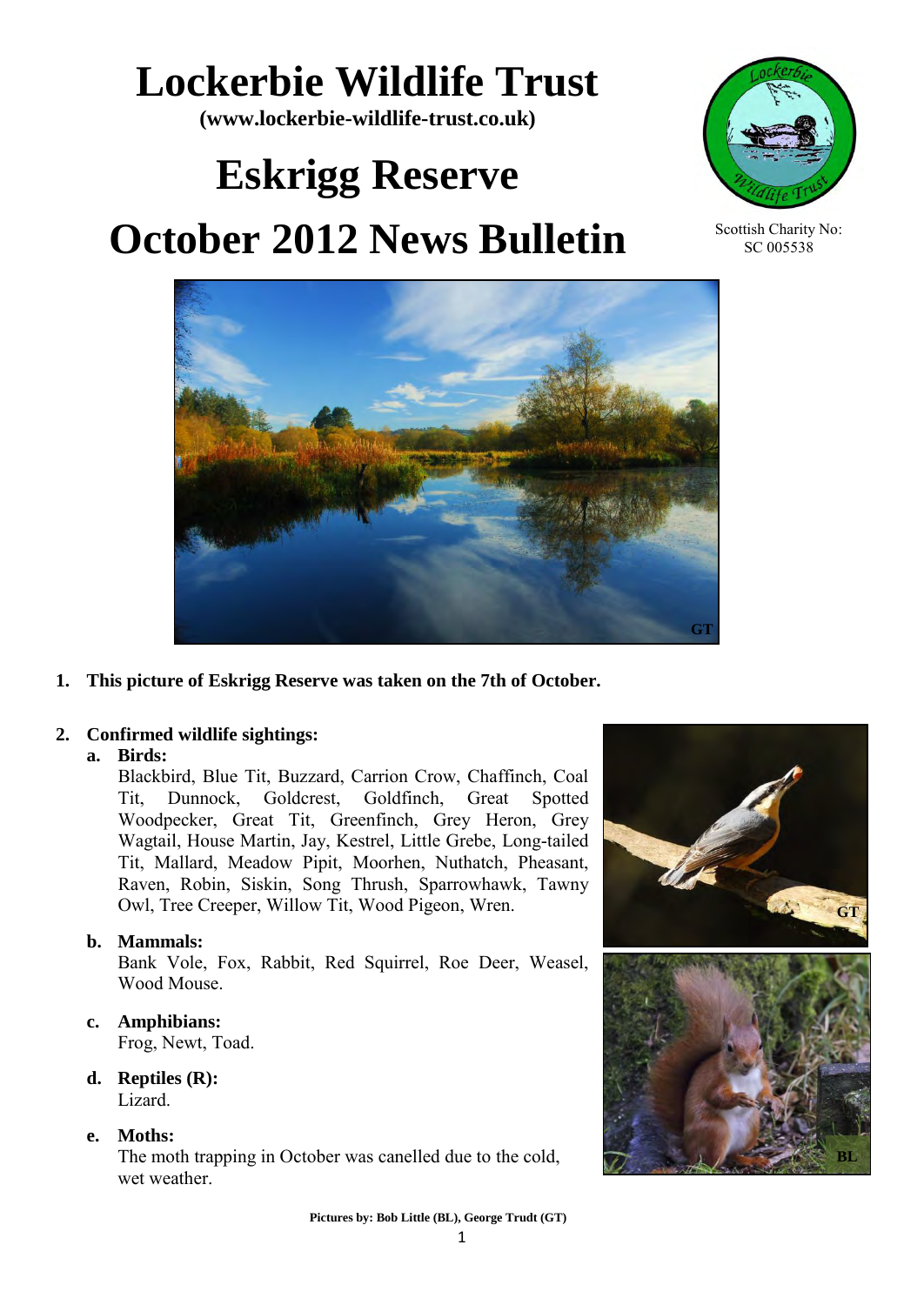2

#### **3. Activities at the Reserve during October:**

# **a. Mon. 1st: ITV Border News and Lookaround.**

The Border News team visited Eskrigg Reserve to photograph the Red Squirrels, interview Heinz Traut and help publicise the National Red Squirrel Week which ran from the 2nd till the 9th of October 2012.

'Saving Scotland's Red Squirrels' has merged with the long-running 'Red Squirrels in South Scotland' project to become a single strategic national project under the SSRS banner. Heinz Traut is the new project officer for

Southwest Scotland. He joins us from Red Squirrels in Northern England, bringing with him a BSc in conservation and forest ecosystems, experience as a ranger involved in managing a number of nature reserves in Wales and, much further afield, management of an estate in South Africa's Kruger National Park. "I am very pleased to be part of the SSRS team and delighted to have a part to play in the conservation of such an iconic species."

Come along to the Community Rooms at Lockerbie Town Hall on 14th November 2012 (19.00 to 21.00 hrs) to hear all about red squirrel conservation in South Scotland. We will be talking about the challenges facing the species and the work being done to secure their future in Scotland. Come along and see how you can get involved. There is no charge and no booking required.

### **b. Mon. 1st: Environmental Studies Class**

The four students from Lockerbie Academy visited once again to help with some maintenance work. Paul, Pamela, Danny and Terri worked as a team to pull the weeds from the path near the shelter and clean the area around the shelter itself.

## **c. Tues. 2 nd: Mighty Mushroom Hunt** with **Duncan Ford**

The weather on the morning prior to the hunt was wet and windy and this possibly deterred some people from coming along. However, with ten minutes to go, the rain stopped and the conditions remained fair throughout the foray. The range of fungi identified was excellent:

Amethyst Deceiver, Ashen Chanterelle, Bay Bolete, Blackening Russula, Blusher, Brown Rollrim, Chanterelle, Clustered Brittlestem, Common Inkcap, *Cordyceps longisegmentis*, *Cortinarius pseudosalor*, Crested Coral, False Saffron Milkcap, Fly Agaric, Grey Knight-cap, Oak Milkcap, Ochre Brittlegill, *Oudemansiella mucida*, Penny Bun, Red-cracked Bolete, Rufus Milkcap, *Russula integra*, *Russula paludosa*, Sickener, Slimy Milkcap, Split Fibrecap, Tawny Grisette, Ugly Milkcap, Wood Hedgehog, Yellow Grisette.

**d. Wed. 24th: Photography Workshop** with **Keith Kirk** Keith held another very successful workshop for digital SLR users down at Eskrigg. Some participants had been at previous workshops, others were attending for the first time. Despite the wide range of cameras in use, Keith gave everyone useful tips and individual help when requested.





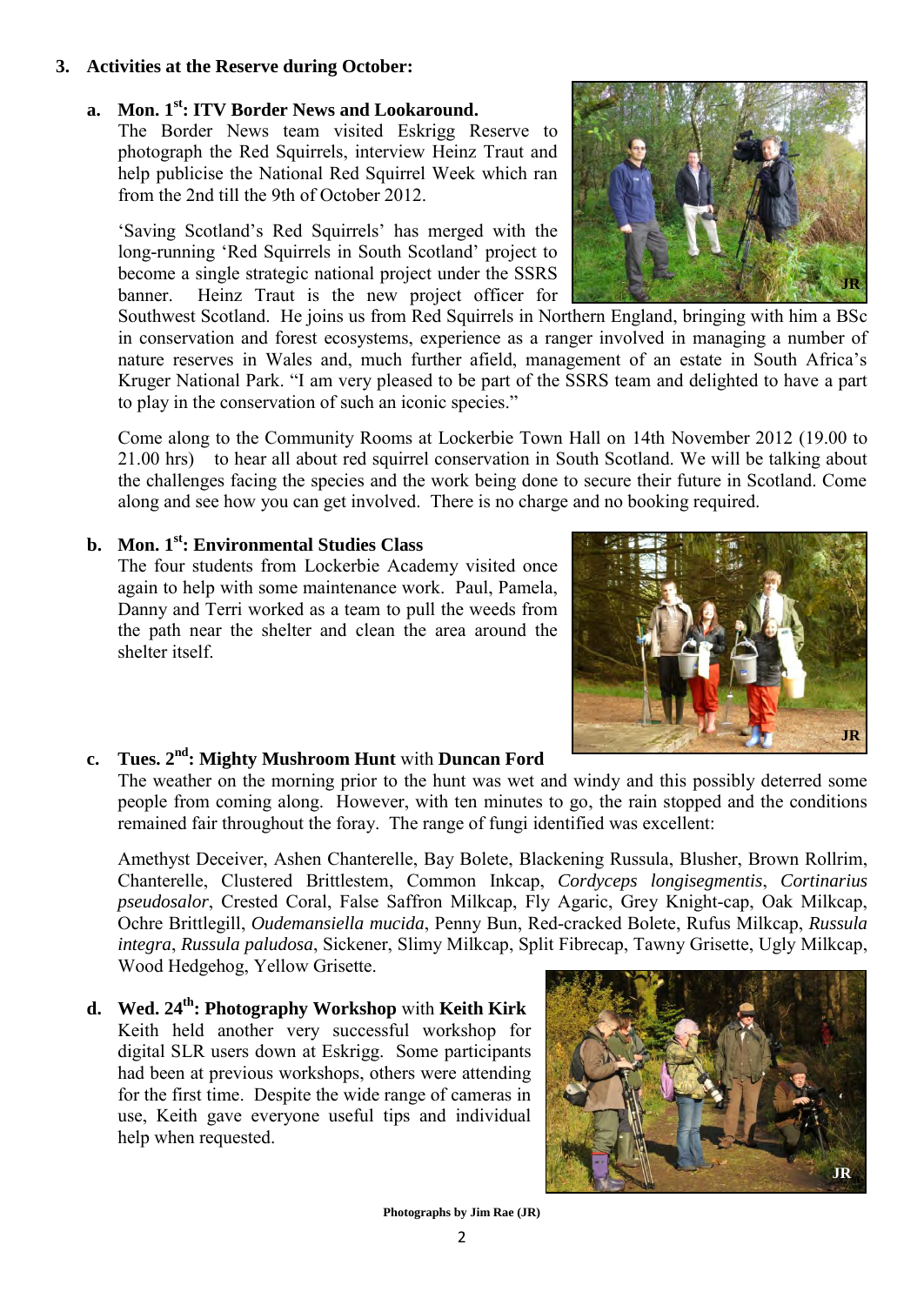**e. Wed. 24th: Mid-Annandale Playcare (MAP)** 





Eight youngsters from MAP, and a young friend, visited the Reserve for the afternoon. They first explored the picnic area, looking for minibeasts and other signs of animal life like the lizard skin opposite. They then had a Gruffalo Hunt before investigating the life in the pond. They found many interesting creatures including sticklebacks, caddis larvae, water boatmen, pond snails, mayfly nymphs, water mites, pond snails and freshwater limpets.



**f. Fri. 26th: Den Building** with **Ross Gemmell** and **Jim Rae** 



**g. Maintenance work** 

We are grateful to Ian Dunn and a new volunteer John Higgins for their assistance in improving the path through the Reserve.